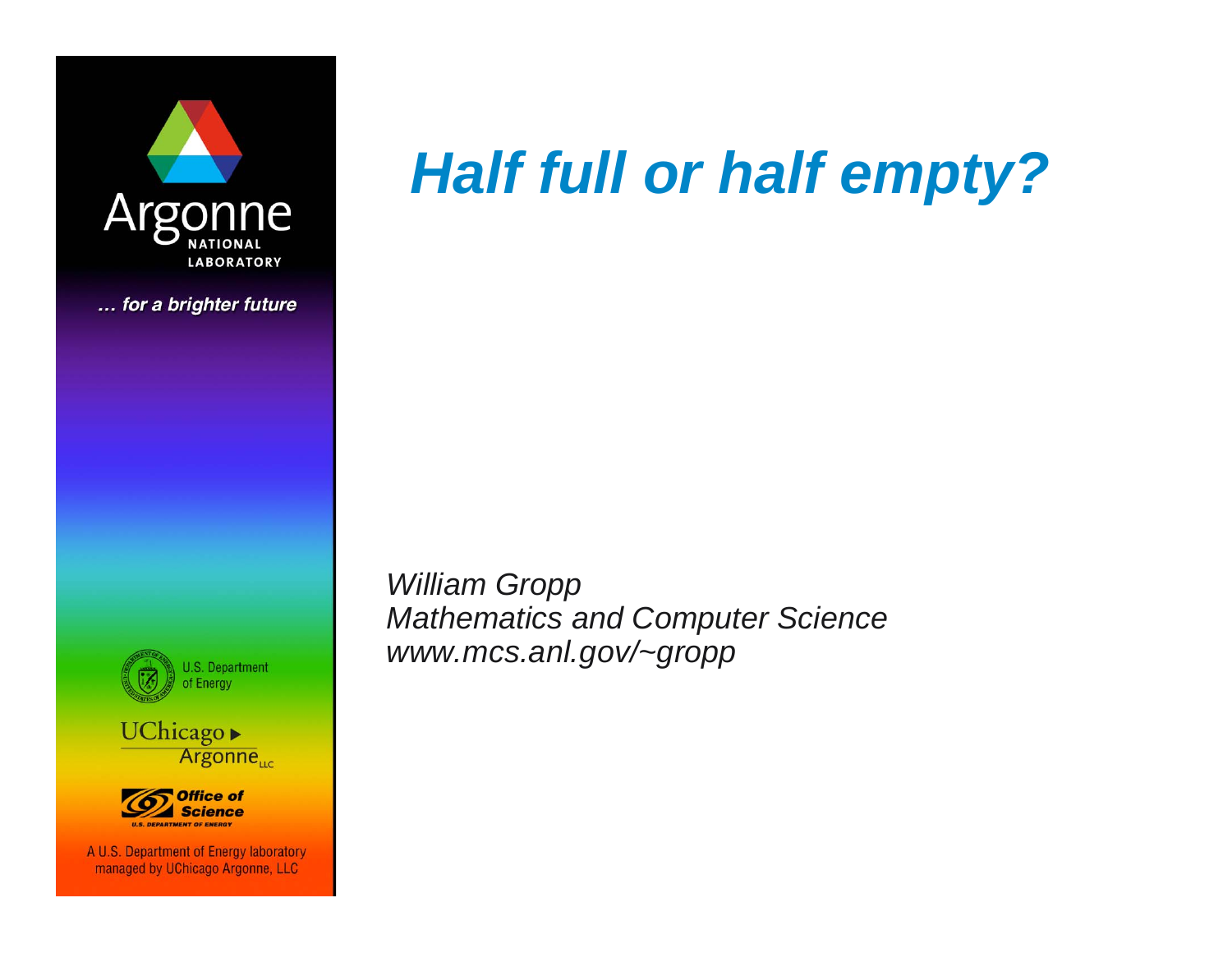#### *MPI on Multicore Processors*

- Work of Darius Buntinas and Guillaume Mercier
- × 340 ns MPI ping/pong latency
- More room for improvement (but will require better software engineering tools)

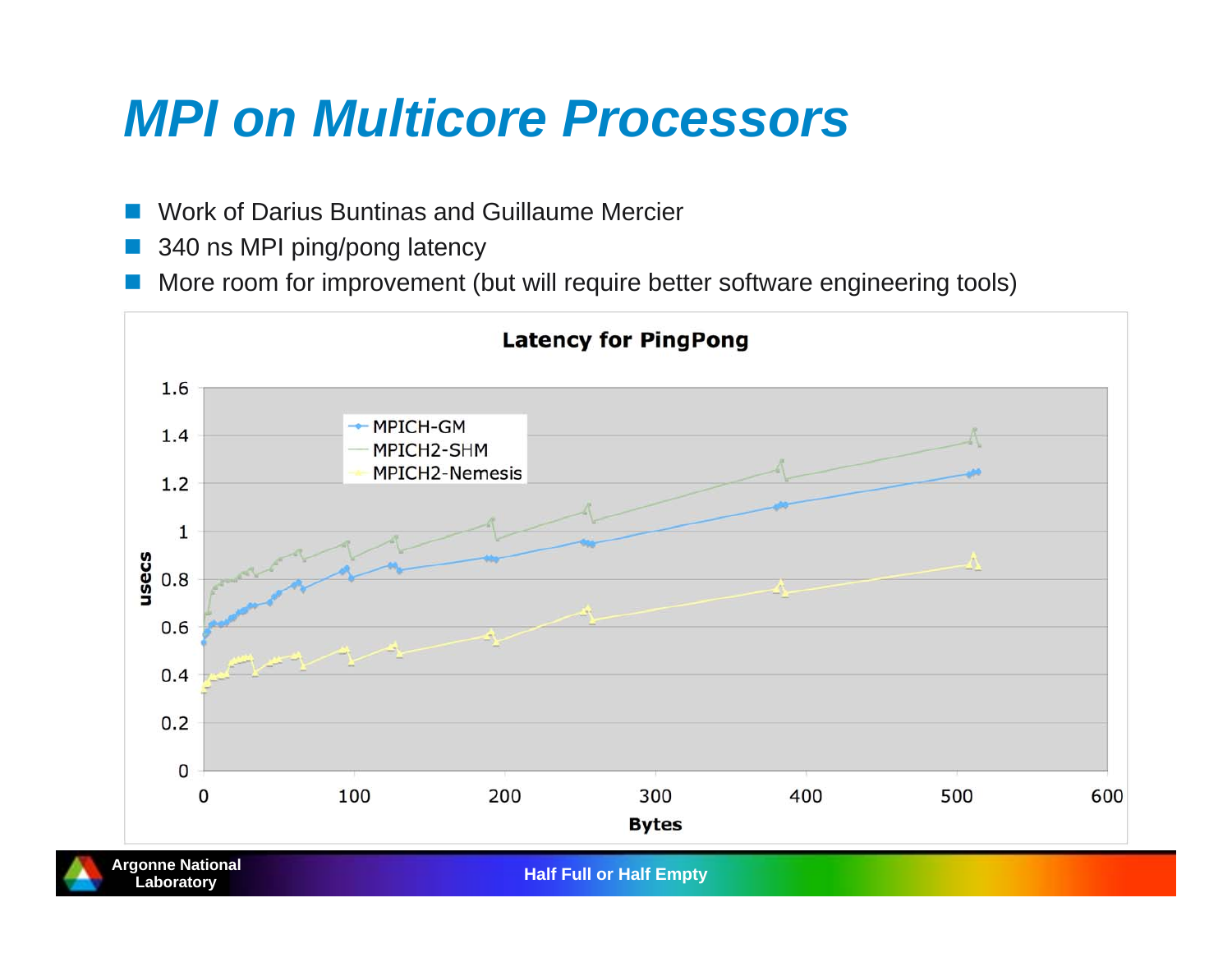### *Everything Doesn't Double*

Travel times from New York to Chicago, from 1,000,000BC to 1830

(Further west is infinite - unlikely to survive the trip)



Image from "Nature's Metropolis"



**Half Full or Half Empty**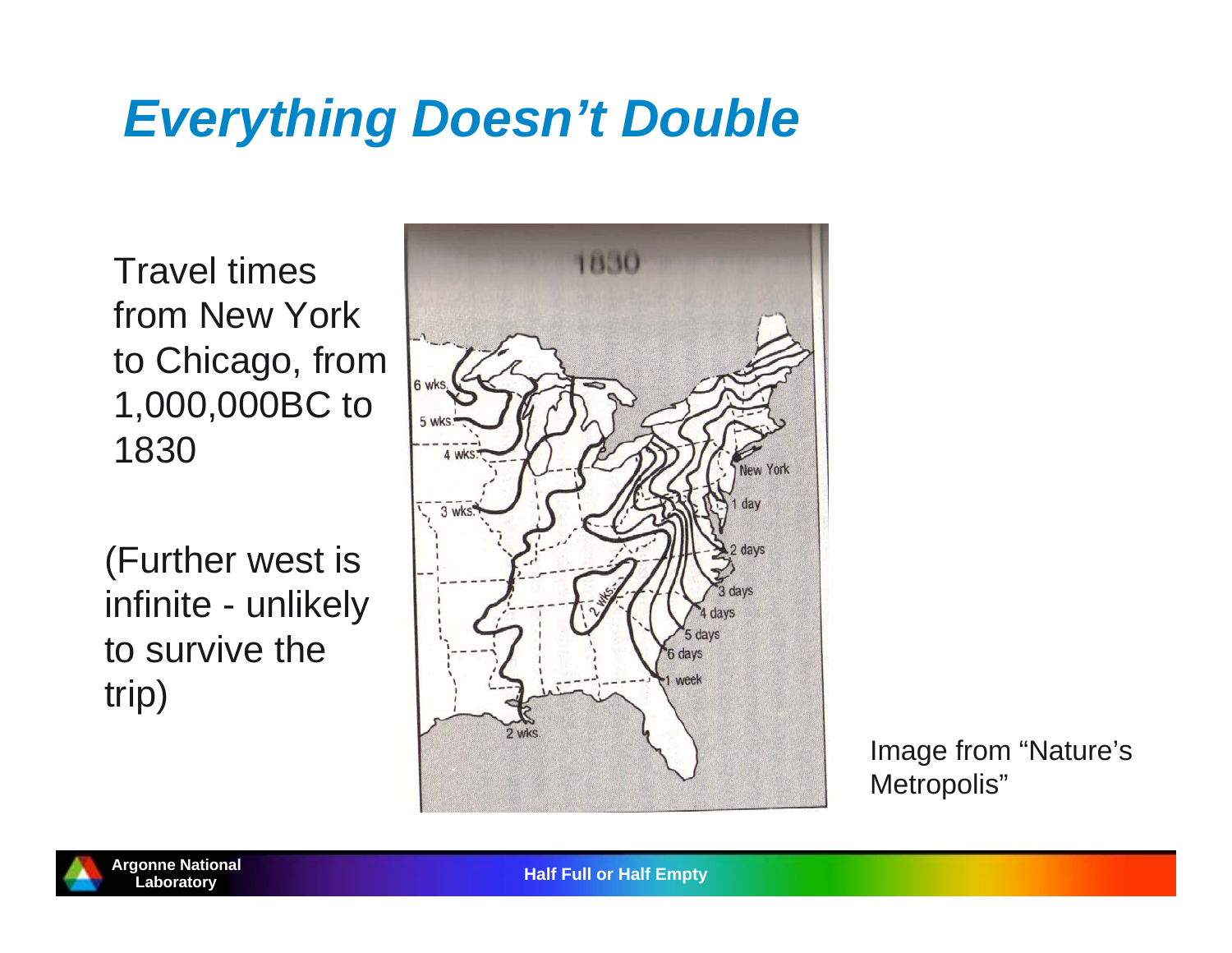#### *Rate of Travel from NY – 1857*



What's the time today? 1hr to airport, 2hrs at airport, 2hrs in air, 1 hr to destination = 6hrs; a factor of only six from 1857.



**Argonne National**

**Half Full or Half Empty**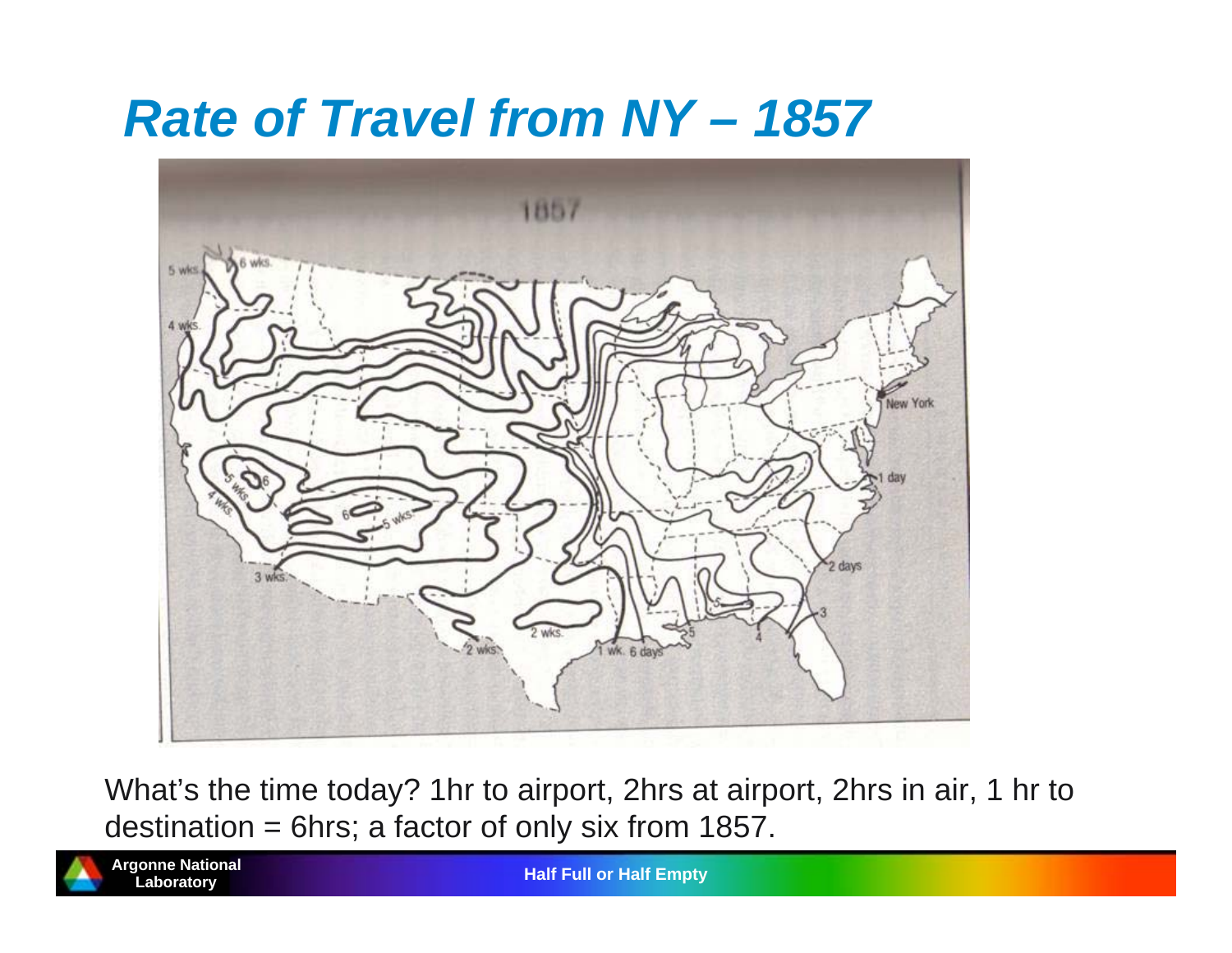## *CPU Speeds Stagnant*



**From** 

http://www.tomshardware.com/2005/11/21/the\_mother\_of\_all\_cpu

\_charts\_2005/



**Argonne National**

**Half Full or Half Empty**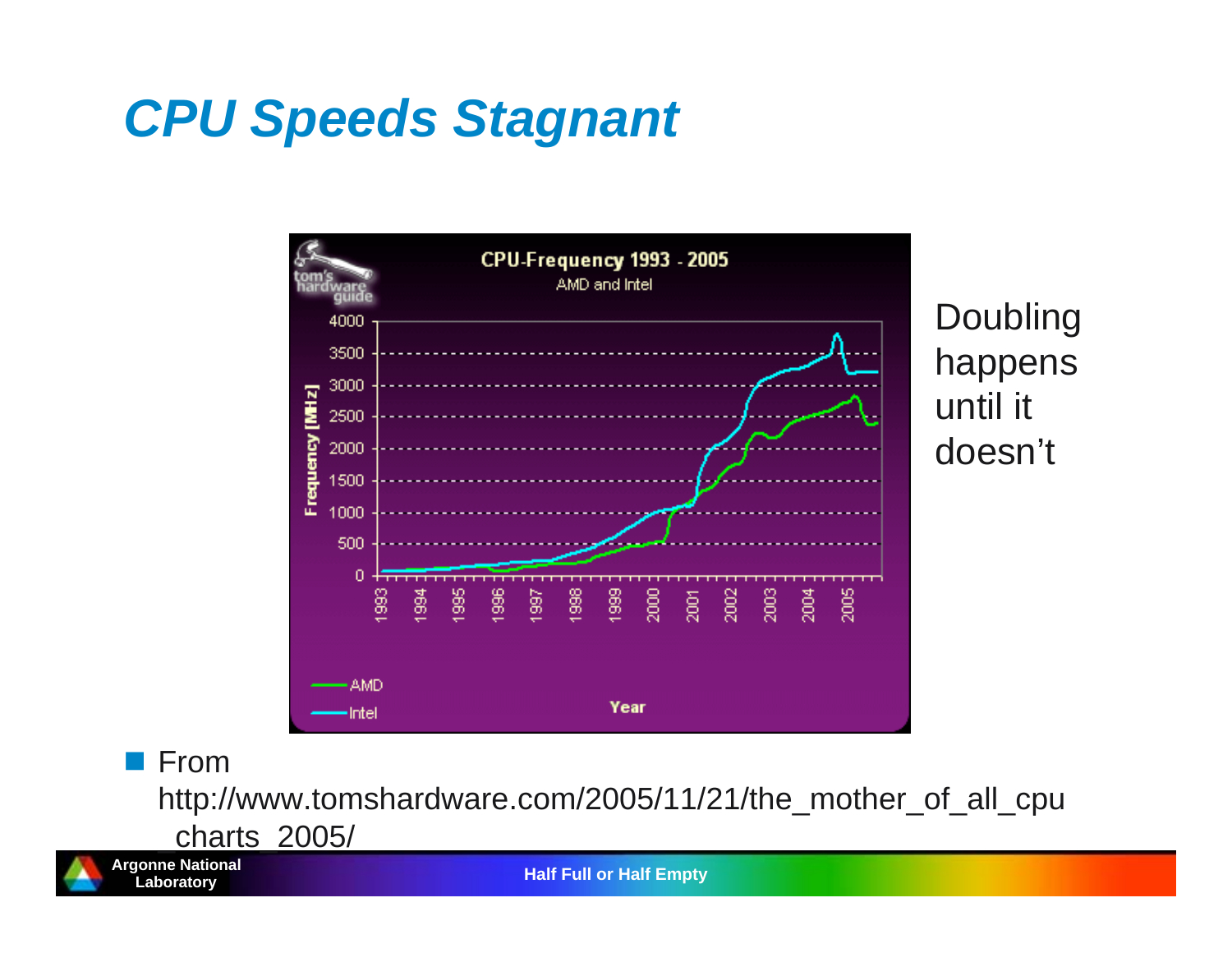### *What will multicore look like in 6 years?*

- **Already 8 cores in some chips; if double every 1.5 years, we'll have** 128 cores in a chip.
- Will these be cache coherent?
	- Maybe, but most likely by making accesses to other caches relatively expensive, or …
	- "When [a] request for data from Core 1 results in a L1 cache miss, the request is sent to the L2 cache. If this request hits a modified line in the L1 data cache of Core 2, certain internal conditions may cause incorrect data to be returned to the Core 1."
	- What do you think this is going to be like with 64 cores? 1024?
- **How well will prefetch work in hiding memory latency with 128** concurrent yet different memory references?

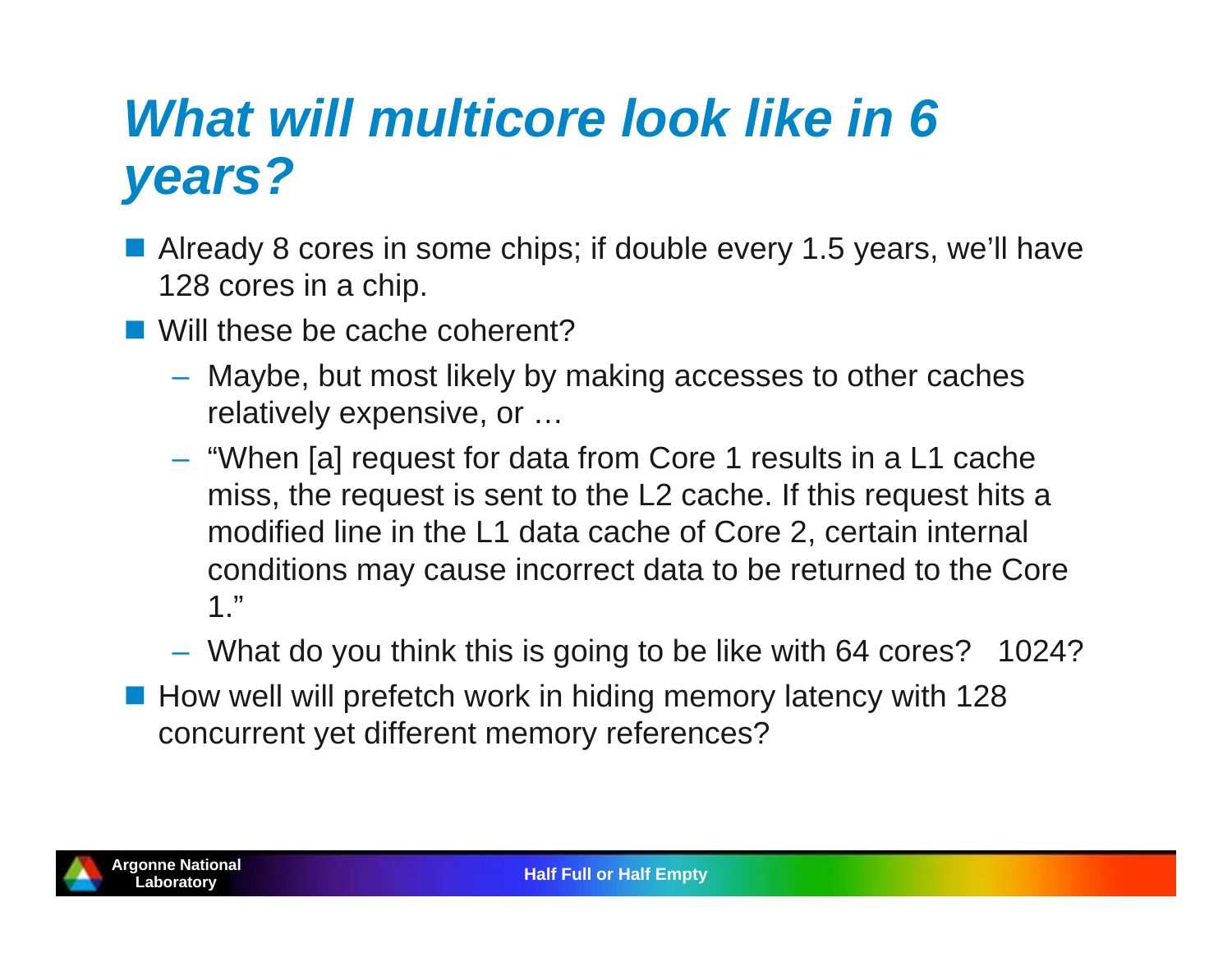## *Memory Access*

■ Consider the balance of computation to memory access

- We look at latency and bandwidth now
- Consider latency: Number of cycles to access main (off chip) memory
- $-$  For any part that of the code that is not parallelized, for a multicore chip, the effective latency is really the sum(over cores) of the cycles to access main memory, since that is the lost (or overlappable) work while waiting for memory
	- *Multicore doesn't just stress bandwidth, it increases the need for perfectly parallel algorithms*

■ All systems will look like attached processors - high latency, low (relative) bandwidth to main memory

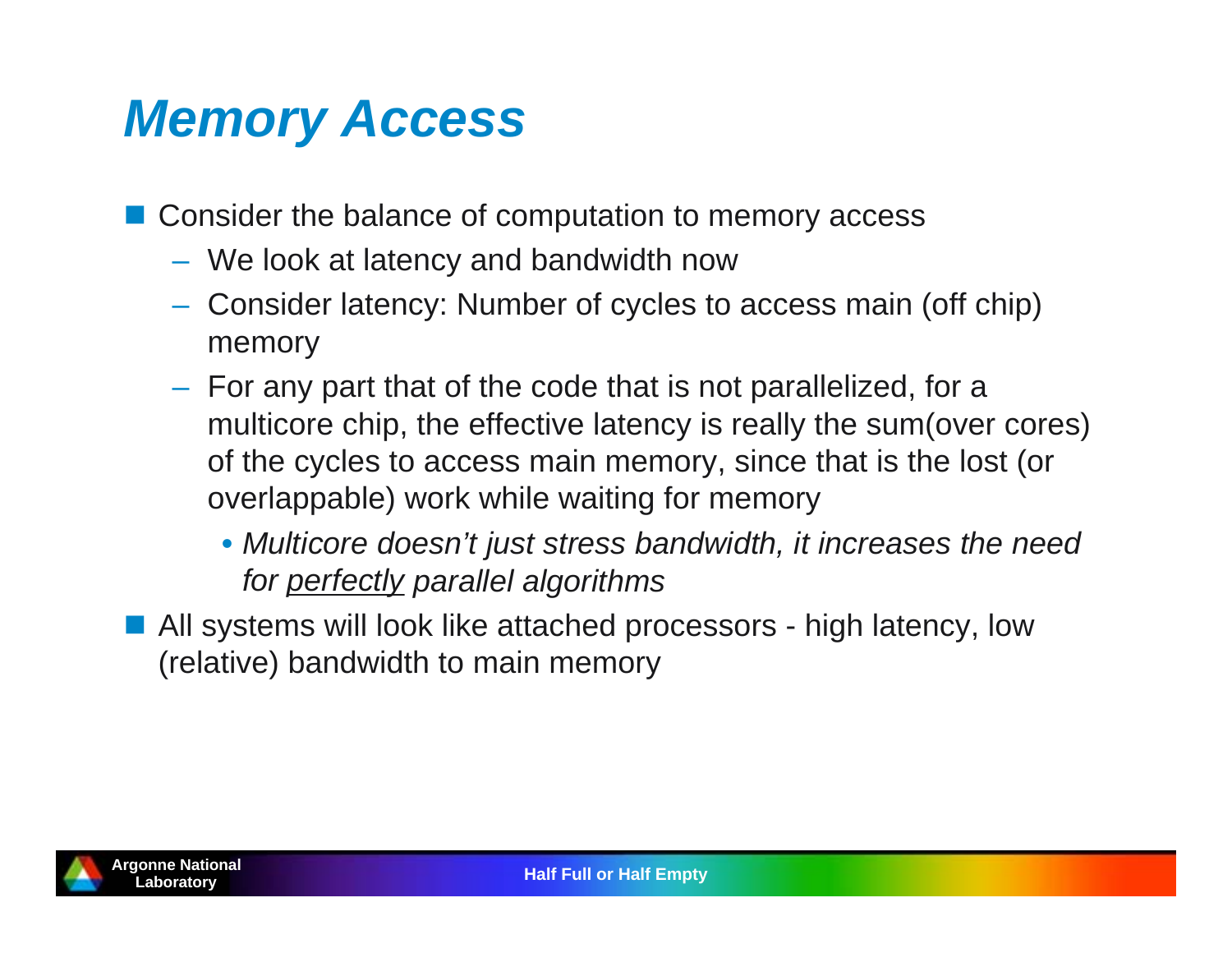### *Breaking the Assumptions*

- Don't have any off-chip memory
	- Consequence: Need algorithms, programming models, and software tools to work in more limited memory (a few GB)
- **Have off-chip memory, but manage it more effectively** 
	- Consequence: Need to find a true, general-purpose hardware/software model
- **Overlap latency with split operations** 
	- Consequence: Need to find massive amounts of concurrency; need to manage the programming challenges of split operations (these are hard for programmers to use correctly - may be an opportunity for formal methods)

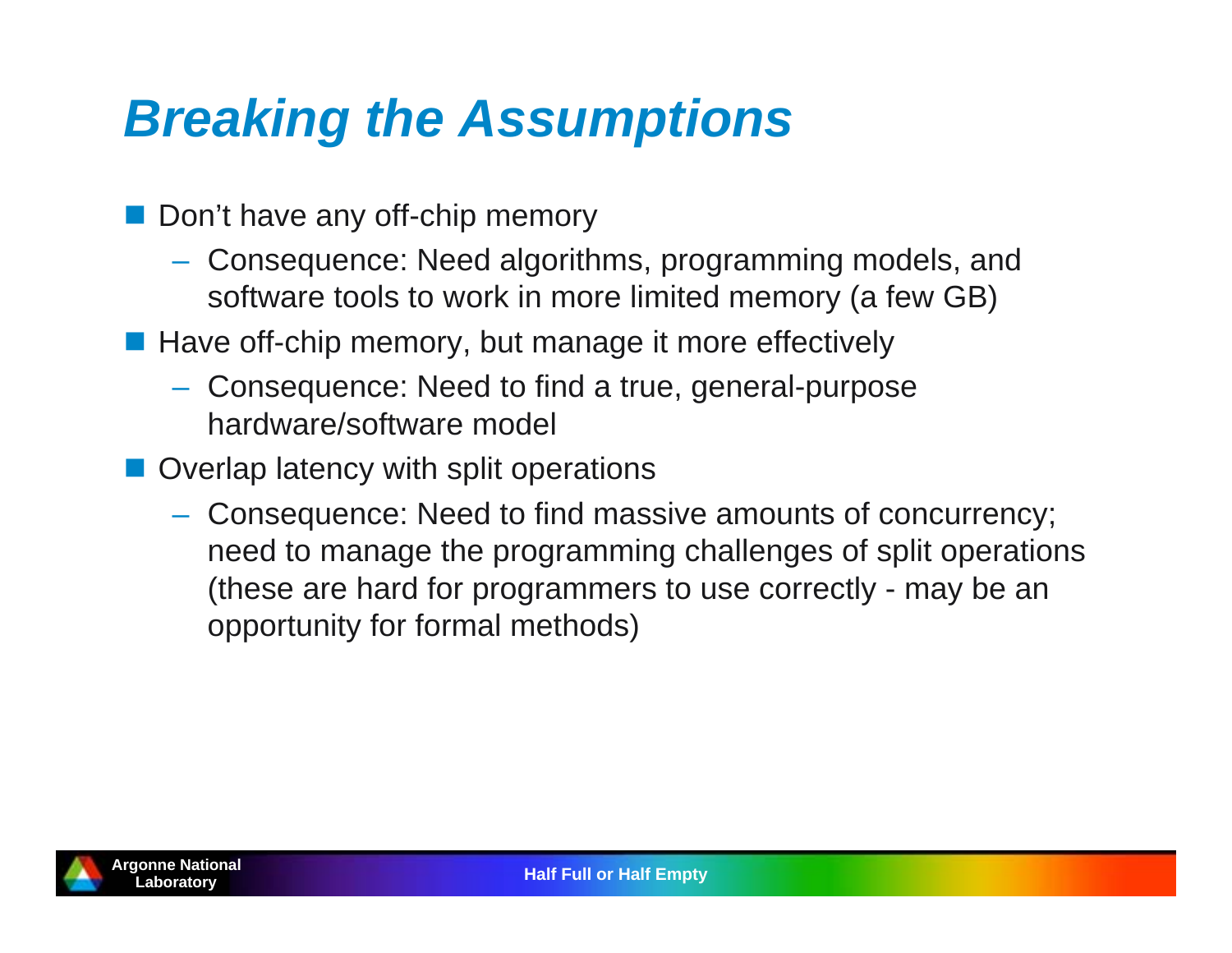## *Three Ways to Make Multicore Work*

#### $\mathbb{R}^2$ **Number 3:**

- Ξ Software Engineering: Better ways to restructure codes
	- – E.g. Loop fusion (vs the more maintainable and understandable to the computational scientist approach of using separate loops). Need to present the computational scientist with the best code to maintain and change, while efficiently managing the creation of more memory-bandwidth-friendly codes. Must manage the issues mentioned by Ken
	- – Library routine fusion (telescoping languages)
		- *While libraries provide good abstractions and often better implementations, those very abstractions can introduce extra memory motion*
	- – Tools to manage locality
		- *Compile time (local/global?) and Runtime (memory views, perhaps similar to file views in parallel file systems)*

Source code transformation tool for performance annotations, thanks to Boyanna Norris

| Eile Edit Refactor Navigate Search Project Bun Window Help                                                                                                                                                                                                                                                                                                                                                                                                                                                                                                                                                                                                                                                                                             |                                                                                                                                                           |                                                                                                                                                       | 35                                                                                |
|--------------------------------------------------------------------------------------------------------------------------------------------------------------------------------------------------------------------------------------------------------------------------------------------------------------------------------------------------------------------------------------------------------------------------------------------------------------------------------------------------------------------------------------------------------------------------------------------------------------------------------------------------------------------------------------------------------------------------------------------------------|-----------------------------------------------------------------------------------------------------------------------------------------------------------|-------------------------------------------------------------------------------------------------------------------------------------------------------|-----------------------------------------------------------------------------------|
| <b>B- 0-</b><br>$\mathbb{R}^2$ $\mathbb{S}^2$ $\mathbb{C}^2$ $\mathbb{C}^2$<br>$\mathbf{B}$ . $\mathbf{B}$<br>$(0)$ $-$                                                                                                                                                                                                                                                                                                                                                                                                                                                                                                                                                                                                                                | $6 - 9 - 6 - 6 - 6$<br>$\Rightarrow$                                                                                                                      |                                                                                                                                                       | ff \$Debug dC/C++                                                                 |
| Navigator <sup>o</sup><br>EC C/C++ Pro 23<br>did doitgen orig.c 23 \ c driver.c<br>$q = 0nq-1$<br>13<br>$\overline{\nabla}$<br>$\Box$<br>000                                                                                                                                                                                                                                                                                                                                                                                                                                                                                                                                                                                                           | doitgen ann.c                                                                                                                                             | - 0<br>doitgen ann.c<br>$\blacksquare$                                                                                                                | $-0$<br><b>BE Out</b> 38<br>Mak<br>$\overline{\phantom{a}}$<br>$\bullet$<br>ほ め だ |
| $r = 0.$ .nr-1<br>14<br>15<br>$s = 0ns-1$<br>▽ Liest<br>$*$<br>16<br><b>▶ ◆ Binaries</b><br>17<br>18<br>/* Local variables */<br><b>D</b> Includes<br>19<br><b>P <i>C</i></b> Debug<br>double sum, sum1, sum2, t0[N];<br>20<br>int diml = *ial, $x$ diml = *ldx;<br>21<br>$P \geq 0$ pt<br>22<br><b>P</b> In doitgen.h<br>23<br>24<br>P c doitgen ann.c<br>25<br>$\triangleright$ $\blacksquare$ doitgen_ann.c<br>26<br>/* Function Body */<br>27<br>$i_1 = \text{Tr}$ ; $i_2 = \text{Tr}$ g; $i_3 = \text{Tr}$ g; $i_4 = \text{Tr}$ s;<br><b>b</b> doitgen_orig.c<br>for $(r = 0; r < i 1; ++r )$ {<br>28<br>29<br>for $(q = 0; q < i \ 2; +q)$ {<br>$\triangleright$ $\cdot$ driver.c<br>30<br>$qr = q^*$ (*ia2) + $r^*$ (*ia3);<br>parser.out<br>31 | int p, q, r, s, qr, pqr, sqr, i_1, i_2, i_3, i_4;<br>/* This is the original version a new port $*/$<br>/* to another processor could start from this. */ |                                                                                                                                                       | $P$ $\equiv$ include directives<br>· doitgen_ref                                  |
| for $(p = 0; p < i_3;$ ++p) {<br>32<br>parsetab.py<br>33<br>$sqr = qr;$<br>34<br>35<br>for $(s = 0; s < i_4; s++)$ (<br>36                                                                                                                                                                                                                                                                                                                                                                                                                                                                                                                                                                                                                             | $sum = 0.0$ ; $sum1 = 0.0$ ; $sum2 = 0.0$ ;<br>sum += $a[sqr]$ * $x[p + x dim] + s$ ];                                                                    | Undo Typing<br>Revert File<br>Save                                                                                                                    | $Ctrl+Z$                                                                          |
| 37<br>$sqrt + 4i$ ml;<br>38<br>39<br>40<br>$t0[p] = sum;$<br>41<br>3<br>42                                                                                                                                                                                                                                                                                                                                                                                                                                                                                                                                                                                                                                                                             |                                                                                                                                                           | Show In<br>Cut<br>Copy<br>Paste                                                                                                                       | Shift+Alt+W +<br>$Ctrl + X$<br>$Ctrl + C$<br>$Ctrl + V$                           |
| $pqr = qr;$<br>43<br>44<br>for (p = 0; p < i_3; p++) {<br>45<br>$a[pqr] = t0[p];$<br>46<br>$pqr == dim1;$<br>47<br>$\lambda$<br>48<br>49<br>$\mathcal{F}$<br>50<br>$\rightarrow$                                                                                                                                                                                                                                                                                                                                                                                                                                                                                                                                                                       |                                                                                                                                                           | Shift Right<br>Shift Left<br>Comment<br>Uncomment<br>Add Block Comment<br>Remove Block Comment                                                        | $Ctrl + I$<br>$Ctrl + 1$<br>$Shift+Ctrl+/$<br>$Shift +Ctrl + \$                   |
| 51<br>return 0;<br>52} /* doitgen ref */<br>53<br>$\vert$                                                                                                                                                                                                                                                                                                                                                                                                                                                                                                                                                                                                                                                                                              |                                                                                                                                                           | <b>Content Assist</b><br>Add Include<br>Format<br>Show in C/C++ Projects                                                                              | Ctrl+Space<br>$Shift+Ctrl+N$<br>Ctrl+Shift+F                                      |
| t Problems 23<br>Console Properties Debug<br>0 errors, 0 warnings, 0 infos.                                                                                                                                                                                                                                                                                                                                                                                                                                                                                                                                                                                                                                                                            |                                                                                                                                                           | Refactor                                                                                                                                              |                                                                                   |
| Description<br>€.<br>D <sup>*</sup>                                                                                                                                                                                                                                                                                                                                                                                                                                                                                                                                                                                                                                                                                                                    | Resource<br>Writable<br>Smart Insert 39                                                                                                                   | Open Declaration<br>Open Definition<br>Go to next member<br>Go to previous member<br>Declarations<br>References<br>Search Text                        | F3<br>$Ctrl + F3$<br>Shift+Ctrl+Down<br>Shift+Ctrl+Up                             |
|                                                                                                                                                                                                                                                                                                                                                                                                                                                                                                                                                                                                                                                                                                                                                        |                                                                                                                                                           | <b>Performance Annotations</b><br><b>Bun As</b><br>Debug As<br>Clean Selected File(s)<br>Build Smected Feels)<br>Team<br>Compare With<br>Replace With | A Create A<br>C Generate                                                          |
|                                                                                                                                                                                                                                                                                                                                                                                                                                                                                                                                                                                                                                                                                                                                                        |                                                                                                                                                           | Preferences                                                                                                                                           |                                                                                   |
|                                                                                                                                                                                                                                                                                                                                                                                                                                                                                                                                                                                                                                                                                                                                                        |                                                                                                                                                           | Active Build Configuration                                                                                                                            |                                                                                   |
|                                                                                                                                                                                                                                                                                                                                                                                                                                                                                                                                                                                                                                                                                                                                                        |                                                                                                                                                           | Input Methods                                                                                                                                         |                                                                                   |

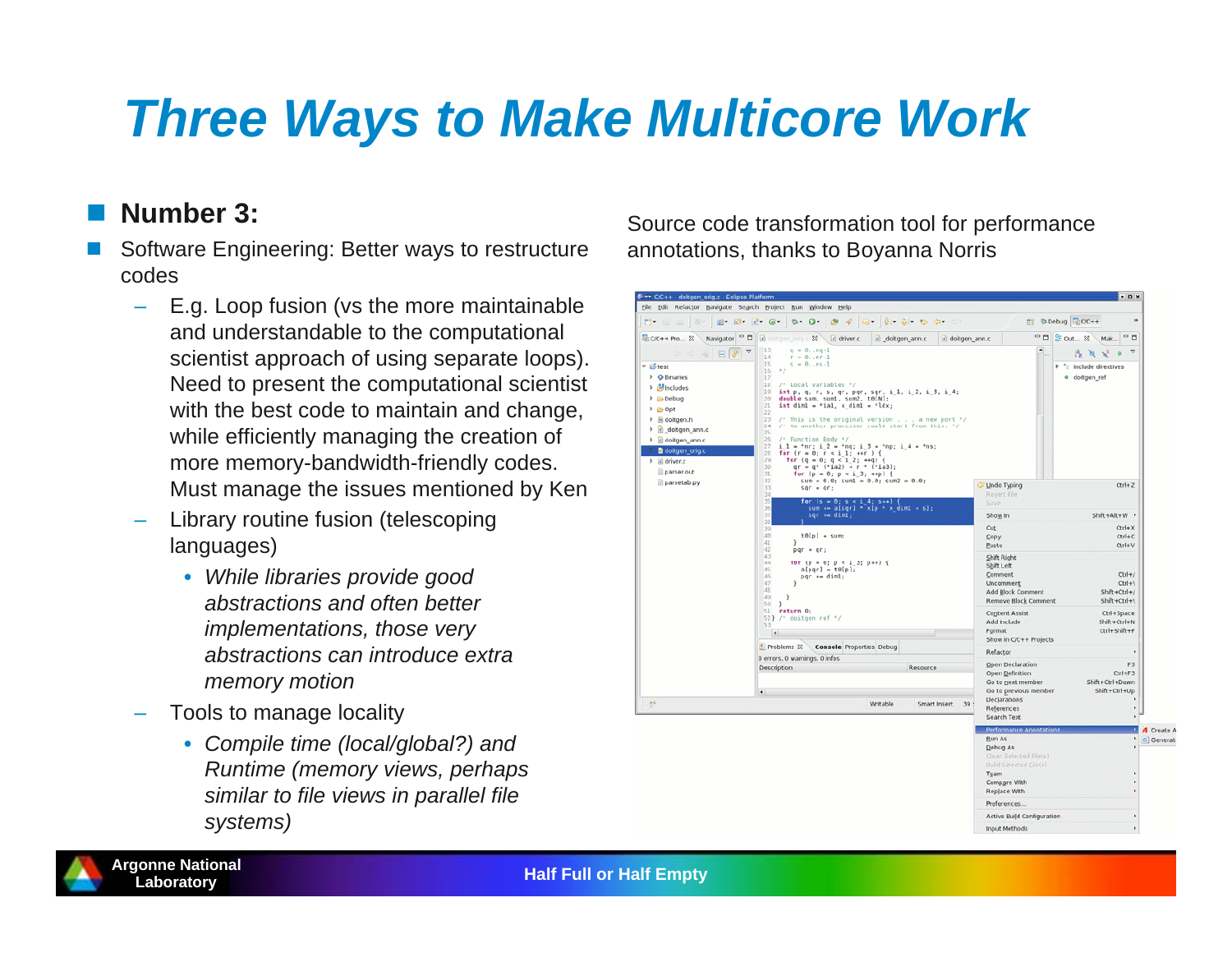#### *Three Ways to Make Multicore Work*

#### $\overline{\mathbb{R}^2}$ **Number 2:**

Programming Models: Work with the system to coordinate data motion

- Vectors, Streams, Scatter/Gather, …
- Provide better compile and runtime <u>abstractions</u> about reuse and locality of data
- Stop pretending that we can provide an efficient, single-clock-cycle-to-memory, programming model and help programmers express what really happens (but maintaining an abstraction so that codes are not instance-specific)
- I didn't say programming languages
- I didn't say threads
	- *See, e.g., Edward A. Lee, "The Problem with Threads," Computer, vol. 39, no. 5, pp. 33-42, May, 2006.*
	- *"Night of the Living Threads", http://weblogs.mozillazine.org/roc/archives/2005/12/night\_of\_the\_livin g\_threads.html, 2005*
	- *"Why Threads Are A Bad Idea (for most purposes)"* John Ousterhout  $(\sim 2004)$
	- *"If I were king: A proposal for fixing the Java programming language's threading problems" http://www-*

*128.ibm.com/developerworks/library/j-king.html, 2000*